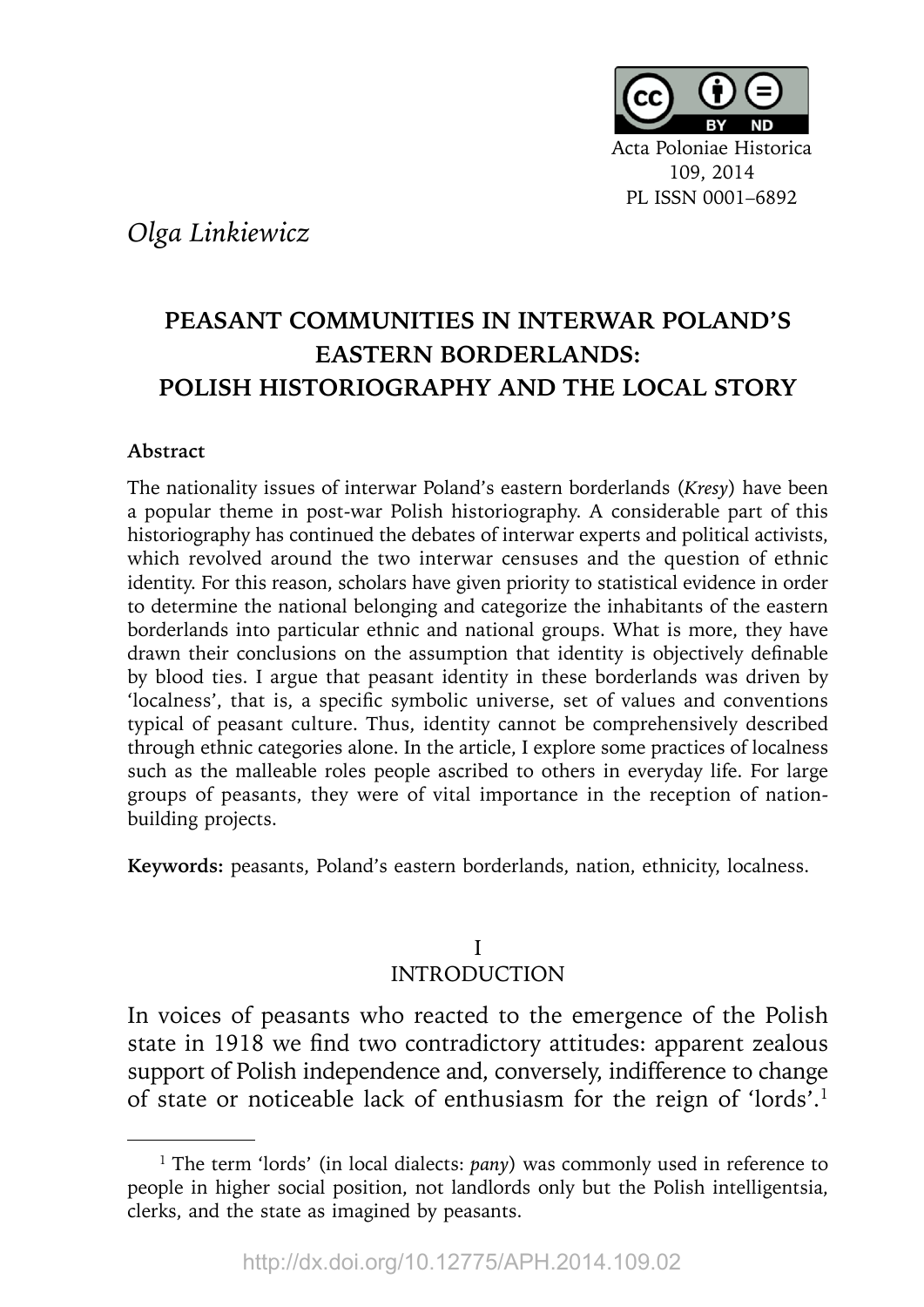The first account could be illustrated for instance by a considerable number of memoirs written for contests by the young generation which wished a transformation of the fairly rigid societal model and aspired to better living conditions.<sup>2</sup> It often begins with a paean of praise towards the architects of the 'reborn' republic and pledges loyalty to new authorities. The second reaction, giving no attention or respect to the new political situation, is infrequently expressed in publications and not necessarily in the peasants' own utterances. Actors nearly silent in self-generated narratives can, however, be traced in ethnographic, sociological, and economic monographs on rural communities as well as in internal documentation of state institutions – usually in exchanges between governmental bodies such as the security and education ministries. Different attitudes – divided here schematically into two opposing points of view – were interconnected with more general divisions among inhabitants which defined the society of interwar Poland, namely its regional particularities, social hierarchy, and levels of urban development.

In interwar times, the identity of inhabitants of the eastern borderlands and acquisition of national consciousness in these multicultural areas were discussed frequently and ardently among the intelligentsia. Peasants were denounced as 'backward' and 'primitive', as resistant to change and lacking involvement in the Polish state and national projects. Such claims did not stop the intelligentsia from assigning these peasants arbitrarily to Polish nationality (concurrently, the Ukrainian intelligentsia wanted to see them as the 'true' Ukrainians with a distinct 'national character').

But these and the other ascribed statuses were of little significance for a large group of peasants since their identity was local in the first place. Such localness, I argue, expressed itself in practices of stating boundaries of social and cultural sort and related symbolical notions of a deeply religious character which secured the field of values appreciated by peasants. It served as a framework not only for interactions between individuals and integrity of their worldview but also – consequently – as the basis for receiving and adopting anything

<sup>&</sup>lt;sup>2</sup> The most well-known contest was organized by the sociologist Józef Chałasiński. Part of the memoirs' collection was published in Chałasiński's book *Młode pokolenie chłopów. Procesy i zagadnienia kształtowania się warstwy chłopskiej w Polsce*, 4 vols. (Warsaw, 1938).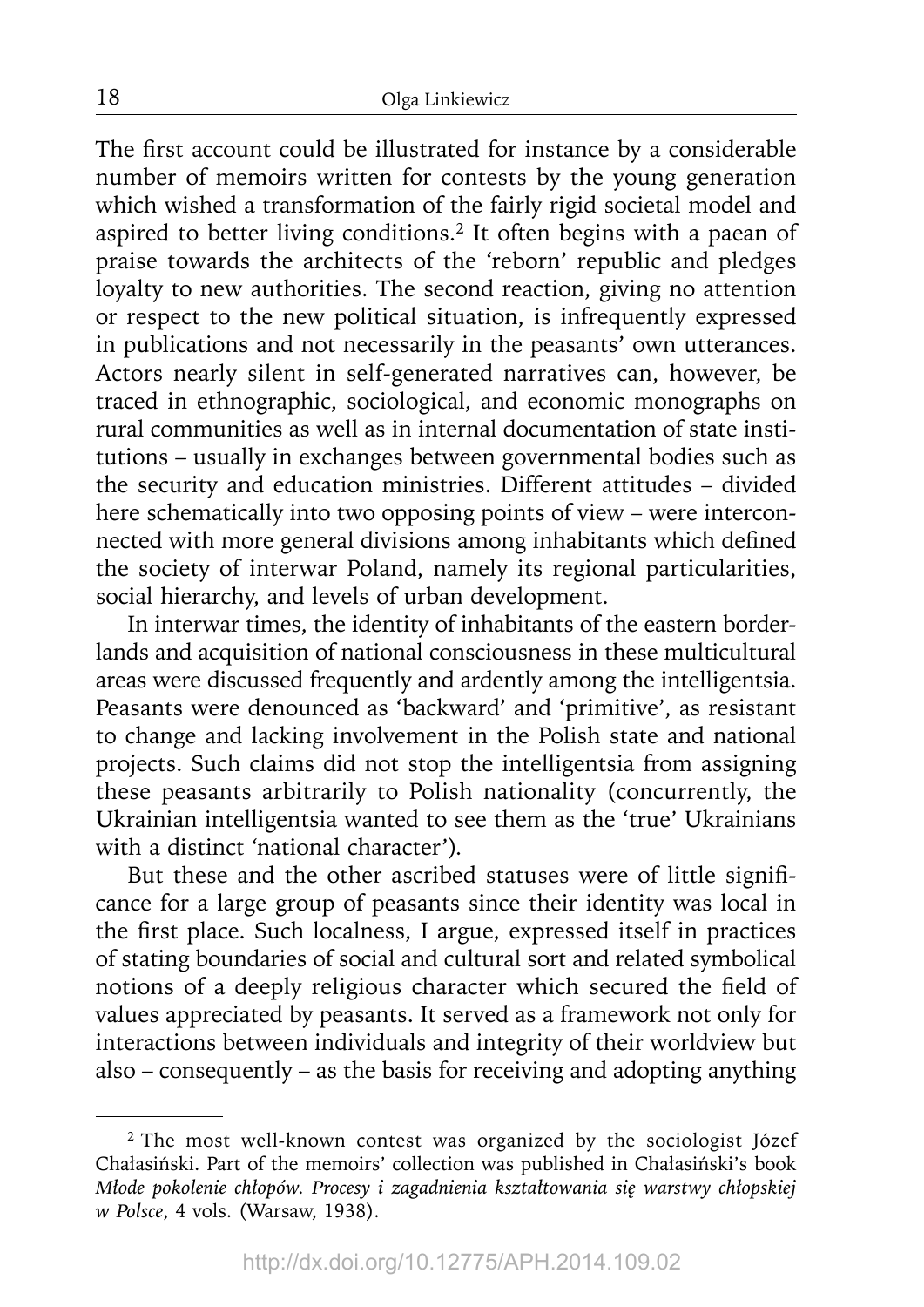new. National ideas, popularized then by various agencies, were transmitted and evaluated also through this framework. Nevertheless, the phenomenon of localness – pertaining more to shared knowledge, unobtrusive symbols, and social means of coping with everyday life than concerned with a material place itself – is practically absent from historical analyses of nation-building in the eastern borderlands. To elucidate reasons for this lack, I look at how post-war literature interplayed with the relevant interwar discussions. The concept of my paper is thus based on the simple juxtaposition of two elements. First, I examine the predominant mode of explanation of the 'ethnic and nationality issues' and 'identity question' that prevails in the Polish historiography (particularly in the post-1989 one) in reference to interwar ideas and interpretations. Second, I turn to a local narrative which can be traced in a variety of sources commonly used by historians as well as the ones excluded from the majority of studies.3

# II

# 'NATIONAL MINORITIES' AND 'THE PEOPLE' OF THE INTERWAR POLISH STATE

The eastern borderlands<sup>4</sup> – which in the interwar period spread along the frontiers of Poland with Lithuania and Latvia on the north, the Soviet Union<sup>5</sup> on the east and Romania on the south – had the reputation of an exotic and romantic territory on the one hand, 'uncivilized' and neglected on the other. Each region of this phenomenon<sup>6</sup> was

<sup>&</sup>lt;sup>3</sup> This paper is partly based on my unpublished Ph.D. thesis, see Olga Linkiewicz, 'Wiejskie społeczności lokalne na obszarze polsko-ukraińskiego pogranicza etnicznego w Galicji Wschodniej 1918–1939' (Warsaw, Instytut Historii PAN, 2009).

<sup>4</sup> Nowadays and also in interwar times Poles commonly have referred to the region as *Kresy* (literally means 'ends' or 'verges'). A sentimental notion behind this term embraces a special position of this space in Polish national identity and emphasizes efforts of many generations to maintain and defend its Polishness, see Kaja Kaźmierska, *Doświadczenia wojenne Polaków a kształtowanie tożsamości etnicznej. Analiza narracji kresowych* (Warsaw, 1999). 5 Since 1922.

<sup>&</sup>lt;sup>6</sup> The eastern borderlands embraced several regions. The main ones were historically known as Eastern Galicia, Volhynia, Polesia, and the region of Vilnius (in Polish *Wileńszczyzna*).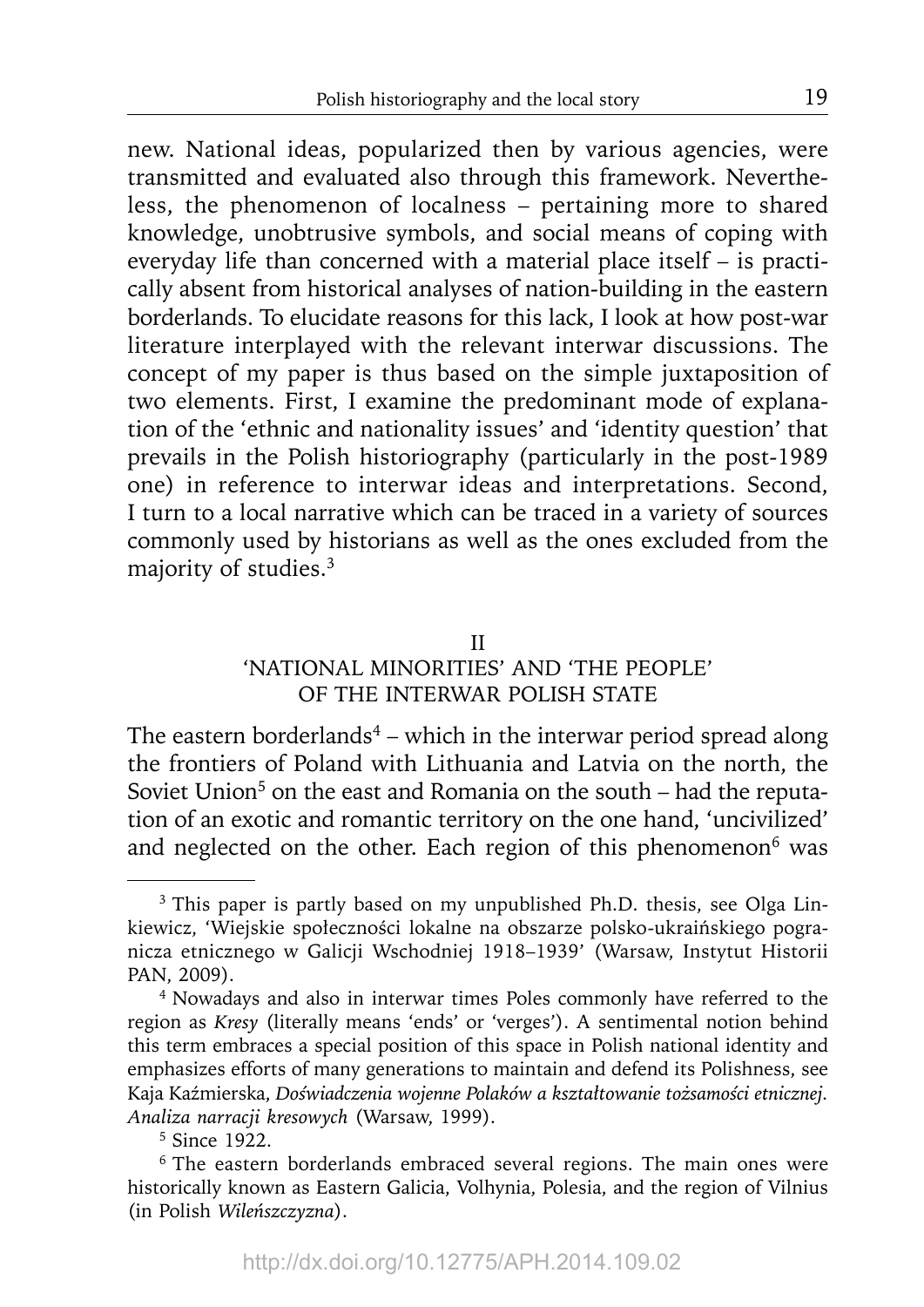distinctive in terms of its cultural specificity outlined in the interplay of various religions, languages, and nationalities. There was a number of similarities however, especially between rural areas which inhabitants intermingled and were unified by the same background and lifestyle as well as by experience of strong social divisions that played a decisive role in the identity discourse.7

It is not surprising that in discussions about these borderlands the 'ethnic and nationality issues' were inextricably linked to social structure, in particular the 'peasant question' which included the most important issues of the time – overpopulation and land fragmentation. The term 'national minorities', introduced to international debates in the nineteenth century, $8$  in interwar Poland came into broader use in circles of educated people. In popular perception it was attached to the notion of a confrontational activist and potentially troublesome neighbour. Yet peasants at large were seen as passive actors. They were treated by the Polish elites as the internal 'savage' but not fellow-citizens and members of the sovereign state. The official 'minority' status and claims for respective rights or duties were not thus associated with peasants and rather reserved for their spokespeople. An illustration to this way of thinking comes from one of dozens similar discussions that politicians and academics assembled. During the convention devoted to the Polesia region, held in Warsaw in September 1936, Juliusz Poniatowski, an economist and politician, was wondering how to win the 'friendship' and 'gratitude' of the peasantry: "Primitive societies, not mannered, have a profound sense of justice … The people [*lud*] feel justice."9 Poniatowski appealed to the common notion of a peasant as a curious 'type', photographed and

20

<sup>7</sup> See for instance Józef Obrębski, *Polesie*, ed. Anna Engelking (Studia etnosocjologiczne, 1, Warsaw, 2007), 34.

<sup>&</sup>lt;sup>8</sup> See 'Introduction: Coexistence and Violence in the German, Habsburg, Russian, and Ottoman Borderlands', in Omer Bartov and Eric D. Weitz (eds.), *Shatterzone of Empires: Coexistence and Violence in the German, Habsburg, Russian, and Ottoman Borderlands* (Bloomington, 2013), 5.

<sup>9</sup> Stanisław Paprocki (ed.), *I Zjazd Naukowy poświęcony Ziemiom Wschodnim w Warszawie, 20 i 21 września 1936 r., Polesie. (Sprawozdania i dyskusje)* (Pamiętnik Zjazdów Naukowych Poświęconych Ziemiom Wschodnim, 1, Warsaw, 1938). More about the notion of 'sense of justice' as an example of conventional wisdom see for instance Markus D. Dubber, 'Making Sense of the Sense of Justice', *Buffalo Law Review*, liii (2005), 2–29.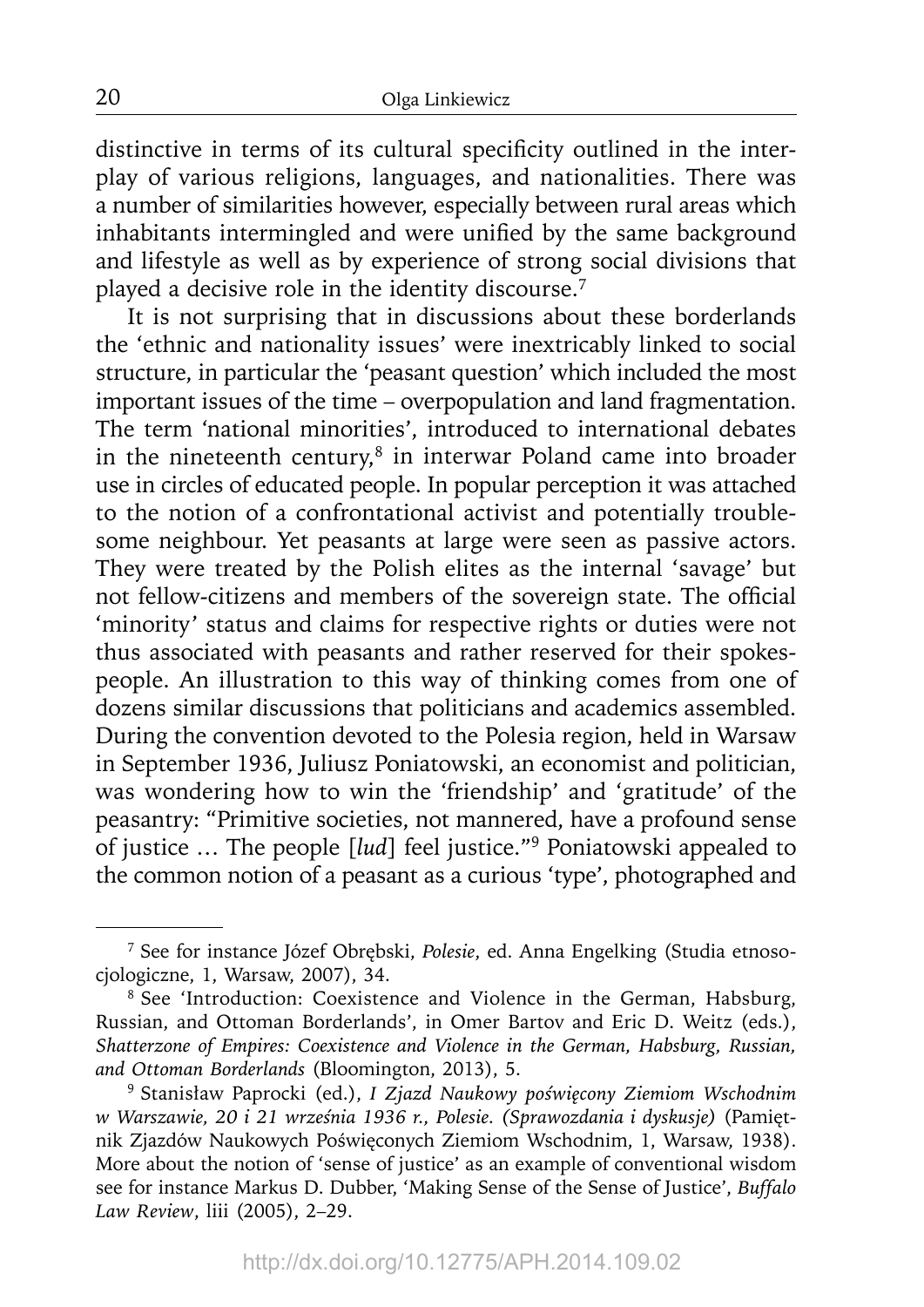displayed as purchase in local town studios throughout the country,<sup>10</sup> in a manner of *Völkerschauen*. 11

A special occasion for having discussions about the 'ethnic and national issues' arose in reference to the results of the two interwar censuses of 1921 and 1931, reflecting respectively religion and nationality, and religion and language (the 1931 census excluded the question about nationality and asked only about religion and mother tongue). Both interwar analyses and post-war historiography put these statistics as the central point of their investigations. They served as the basis for consecutive, allegedly new estimations of the national composition of Poland. This choice was not accidental. The first reason for it is obvious: the censuses were politically hot and caused a lot of disagreement. Second, despite doubts about the censuses' credibility, the census-based statistics have been perceived by historians as the real evidence, that is the most certain and objective source to reconstruct the then state and changes in ethnic and national identity. As any other source produced by official agencies, also these statistics have been palpably reinforced by the power of being a document and legitimized by institutions they represent. What lies at the root of overestimating their analytical value, is the belief that historians should prove their 'uncertain' procedures to be scientific. In a considerable part of Polish historiography this tendency manifests itself in mechanical compliance with procedures in order to enhance the results to be measureable and coherent. It facilitates presenting historical data as mere facts. In the case of the two censuses, we learn that some voters might have been under political pressure of commissioners who persuaded them to declare Polish nationality. We do not learn anything else about the encounter between such a commissioner and a peasant. It is important to note that nearly always this was an encounter between the government representative – a figure who belonged to the category of 'lords' (*pany*) – and the *muzhyk* (peasant) also called 'simple' (*prosty*) or just a 'man' (*tchalavek*), representing the category of the 'lesser people',

<sup>10</sup> Józef Schwartz (ed.), *Zaleszczyki i okolica. Przewodnik krajoznawczy* (Tarnopol, 1931), 56, 62.

<sup>&</sup>lt;sup>11</sup> Andre Gingrich, 'The German-Speaking Countries. Ruptures, Schools, and Nontraditions: Reassessing the History of Sociocultural Anthropology in Germany', in Fredrik Barth *et al.* (eds.), *One Discipline, Four Ways: British, German, French, and American Anthropology* (Chicago, 2005), 85.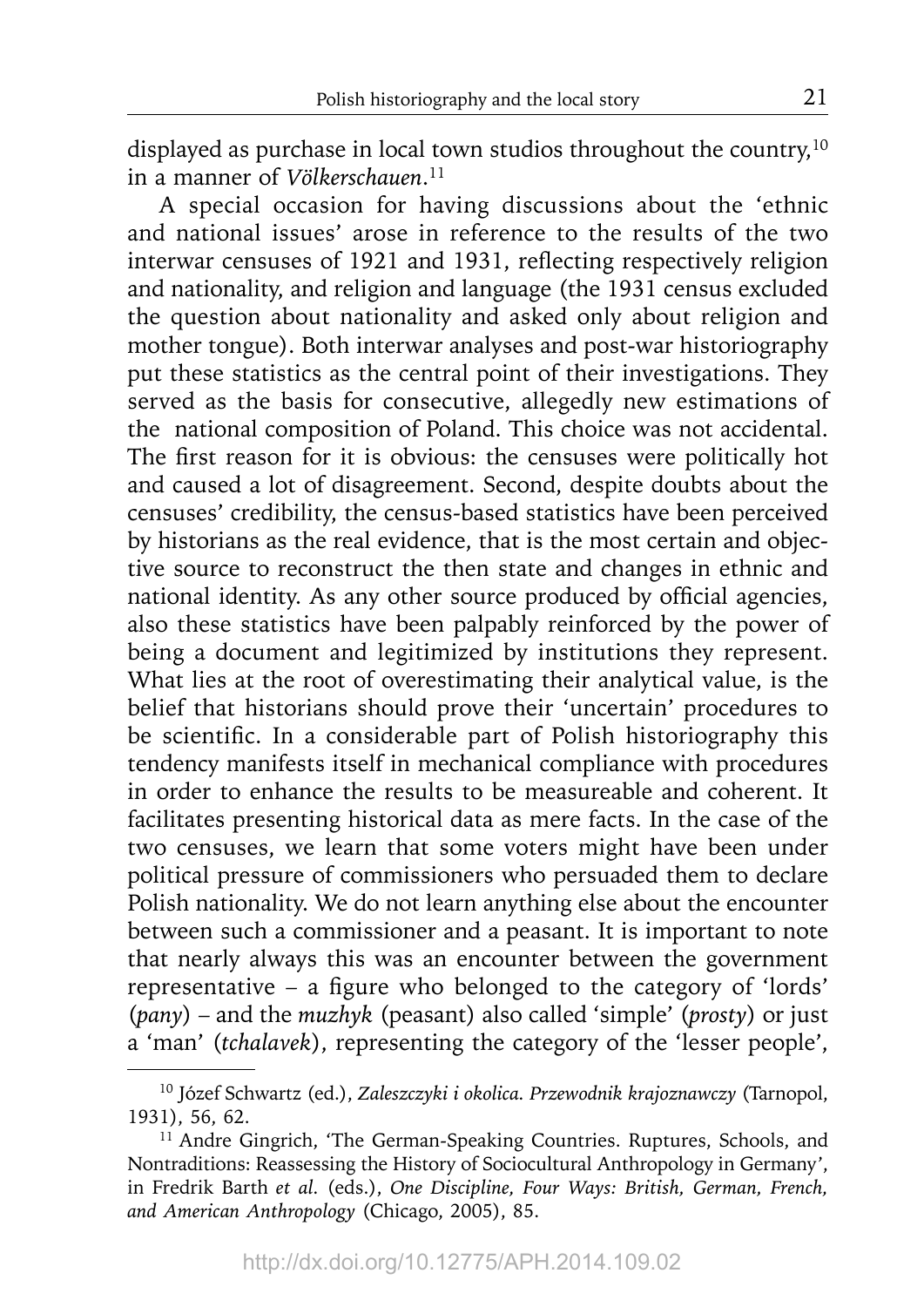who occupied lower levels of the social hierarchy ladder.<sup>12</sup> In other words, this was the encounter between people who interpreted the surrounding world very differently.

The interwar school data offer us several examples of such confrontations. For instance, the cross-examination cases which were recorded during the plebiscite set up as a result of *Lex Grabski* of 1924 – a set of bills that, aside from other matters, was proposed to determine the language of instruction in public schools in ethnicallymixed territories.<sup>13</sup> Two main attitudes occurred then among inhabitants being questioned. The first one was seemingly passive albeit defensive, demonstrated by a repetition of the same formula: 'and still like it used to be'.<sup>14</sup> This answer aimed to avoid confrontation and implied keeping the existing state of affairs. It reminds us that according to peasants' cosmology, the sense of certain phrases – often unclear to a speaker – counted inasmuch as effectiveness obtained through the magic power of the stated words. The second attitude appears to be more confrontational, directed against authorities and the reign of 'lords': "We do not need Polish here."15 As a matter of fact, this statement was supposed to have a similar if not identical goal: the words keeping former balance should have protected a community from undesirable influence and rapid changes.

Post-war analyses emerged thus out of a very particular reading of the interwar statistical data. As Mędrzecki argued, the same numbers prompted a different interpretation however very similarly constituted.16 While many interwar researchers were making efforts to claim everyone that could not claim themselves to be Polish, the majority of post-war historians endeavoured to include all undefined local groups into definite, as the authors often put it, (national)

<sup>12</sup> See for instance Chałasiński, *Młode pokolenie chłopów*, i, 68–73.

<sup>&</sup>lt;sup>13</sup> The so-called language bill and the Ministry of Religious Affairs and Public Education decree following it meant, theoretically, a choice to be made between Polish and 'minority languages' – Ukrainian and Belarusian. In fact, the introduction of bilingual education served as a tool for Polonization. Furthermore, the plebiscite antagonized inhabitants of many communities by intensive agitation.

<sup>&</sup>lt;sup>14</sup> Tsentral'nyĭ Derzhavnyĭ Istorychnyĭ Arkhiv Ukraïny, L'viv (henceforth: TSDIAL), Kuratorium Okręgu Szkolnego Lwowskiego, 179/2/1520. 15 TSDIAL, 179/2/31.

<sup>16</sup> Włodzimierz Mędrzecki, 'Liczebność i rozmieszczenie grup narodowościowych w II Rzeczypospolitej w świetle wyników II spisu powszechnego (1931 r.)', *Dzieje Najnowsze*, xv, 1–2 (1983), 231–52.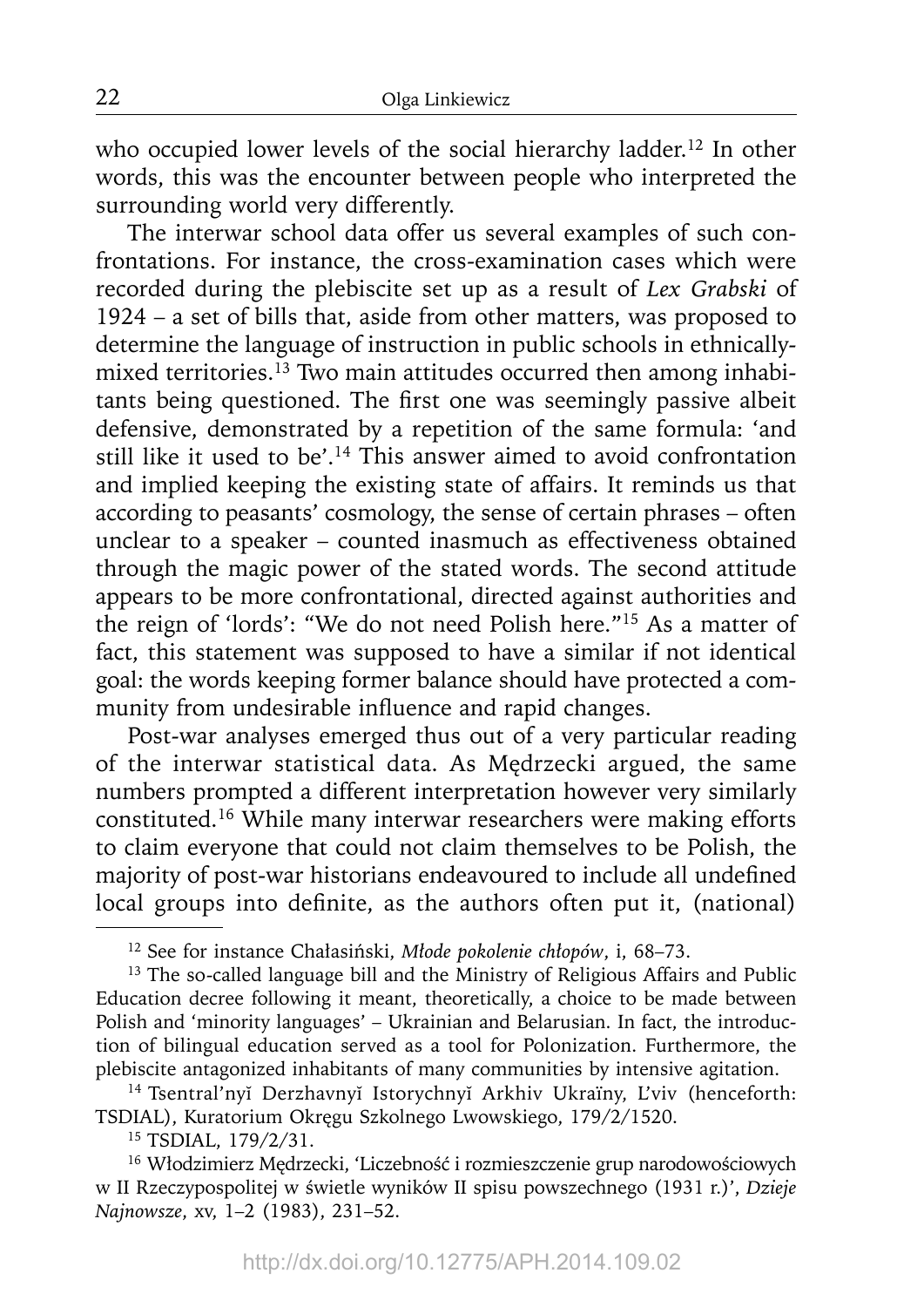'minorities'.<sup>17</sup> The census-based statistics used by them to segregate interwar society into national groups and moreover, proposed as the main, 'pilot' source representing the 'nationality issues of the Second Republic', misconstrue phenomena which they indicate, such as cultural diffusion and existence of groups typical of the borderland's culture – the 'culture in transition'.<sup>18</sup> The propensity to focus on statistical data without its social context - thus data reassuringly firm – led some historians to overlook the following: in the borderlands a declaration of nationality, 'mother tongue' or denomination, very often did not adequately reflect the essence and complexity of identity issues in their dynamics.

Similarly, the situation is two-sided when we examine terminology used to name groups of peasants and classify them into subcategories. These subcategories seek to render two phenomena: *latynnyki* (literally: 'belonging to Latin' which implies identity related to Roman Catholic Church and Polish culture) and 'Poles Greek-Catholics' (which we could understand as Poles of Greek-Catholic denomination). Both terms obviously had social grounding but, importantly, also served as political arguments in interwar times. The quantity of these subgroups was restlessly estimated by Polish and Ukrainian scholars also in recent literature which additionally resulted in the production of numerous new terms. The first phenomenon of socalled *latynnyki* the historian Grzegorz Hryciuk describes as 'Ukrainian Roman-Catholic population', 'Ukrainian *latynnyki*' as well as 'Ukrainian Roman-Catholics', to eventually qualify them as a group that more and more identified itself with Polishness. The second phenomenon the author defines as a group of a 'double identity' to stand for equally: 'Poles of Greek-Catholic denomination', 'Polish Greek-Catholic population', and 'Polish-speaking Ukrainians' (the latter in agreement with the Ukrainian historiography). At the same time, Hryciuk – as some other foremost experts on the Polish-Ukrainian relations – adopts the concept of 'cultures in transition' and considers equivocal attitudes as an outcome of the borderland diffusion of cultures. Nevertheless, this transition is introduced as a change of national 'self-identification':

<sup>17</sup> Cp. *ibidem*; Jerzy Tomaszewski, 'W sprawie artykułu Włodzimierza Mędrzeckiego', *Dzieje Najnowsze*, xvi, 2 (1984), 191–2; and *idem*, *Rzeczpospolita wielu narodów* (Warsaw, 1985), 78–9.

<sup>18</sup> Mędrzecki, 'Liczebność i rozmieszczenie', 231–51.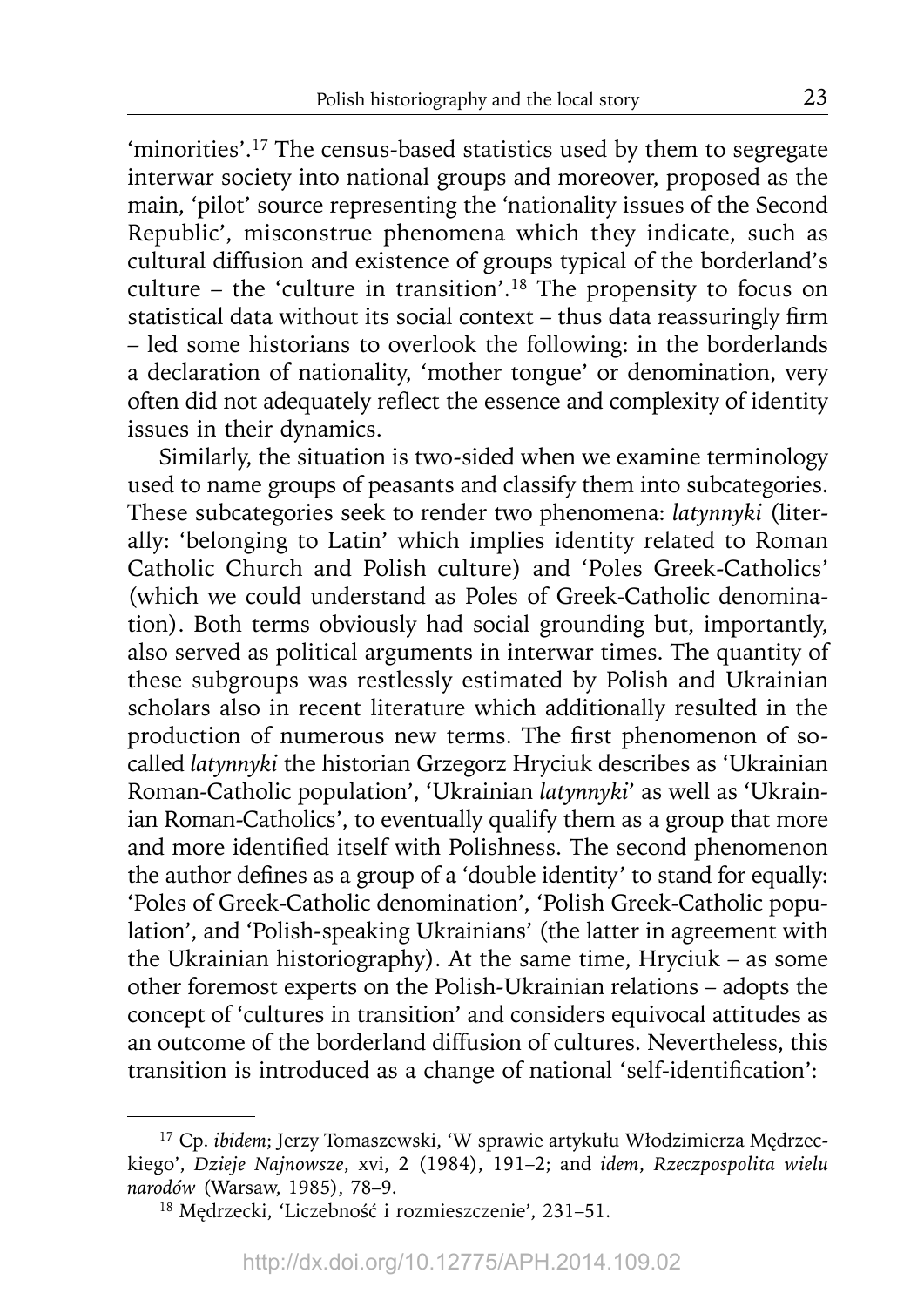the third, very significant factor, that had an impact on the shaping of nationality breakdown of Galicia were transformations of national selfidentification of individuals and groups.<sup>19</sup>

Historian Czesław Partacz explains the applied term 'Ruthenians *latynnyki*' in a rather vague way, which tells us how a past local reality is adjusted to present-day categories:

Among the eastern Galician peasants there were many Poles. They lived surrounded by a Ukrainian population for generations, mixing with it. With time, most of them lost almost all their national and cultural features. The Latin Rite was the only mark distinguishing them from Ruthenians-Uniate. The Ukrainian language was used in everyday life. Becoming Ruthenians of language and custom, these peasants had remained Latin Rite. … *Latynnyki*, despite using Ukrainian for everyday purposes, did not entirely feel themselves to be a part of the Ukrainian nation.

In his view 'Poles-Greek Catholics' were both "Polonized Ruthenians (Ukrainians)" and "Poles belonging to this [Greek-Catholic] Rite as a result of the scarcity of parishes, churches, and priests."20 A note in the glossary by Włodzimierz Wilczyński says that *latynnyki* is a term describing "Ukrainian Poles who got Ukrainianized" (in other words became Ukrainian) but "remained Roman Catholics."21 The *latynnyki* appear among other nine groups with Ukrainian ethnos Robert Potocki has enumerated. It stands out from the rest as the group 'resigned' from its former Ukrainian ethnicity and converted to Roman Catholicism.22 Stanisław Ciesielski sees the group as 'Ukrainian Roman-Catholics'.23 This terminological creativity confuses the issue further. Elżbieta Smułkowa, the editor of a short realistic novel set in the Podilya (Podolia) region, notes that the difference which should be marked between fictional *latynnyki* and *Rusyny* (or 'Ukrainians')

<sup>19</sup> Grzegorz Hryciuk, *Przemiany narodowościowe i ludnościowe w Galicji Wschodniej i na Wołyniu w latach 1931–1948* (Toruń, 2005), 104–15.

<sup>20</sup> Czesław Partacz, 'Stosunki religijne w Galicji Wschodniej. Rusini łacinnicy i Polacy grekokatolicy', *Rocznik Przemyski*, xxviii (1991/1992), 123–46.

<sup>21</sup> Włodzimierz Wilczyński, *Leksykon kultury ukraińskiej* (Cracow, 2004), 133.

<sup>22</sup> Robert Potocki, *Polityka państwa polskiego wobec zagadnienia ukraińskiego w latach 1930–1939* (Lublin, 2003), 44–8.

<sup>&</sup>lt;sup>23</sup> Stanisław Ciesielski, Kresy Wschodnie II Rzeczypospolitej i problemy identyfika*cji narodowej*, in *idem* (ed.), *Przemiany narodowościowe na Kresach Wschodnich II Rzeczypospolitej 1931*–*1948* (Toruń, 2003), 9–51.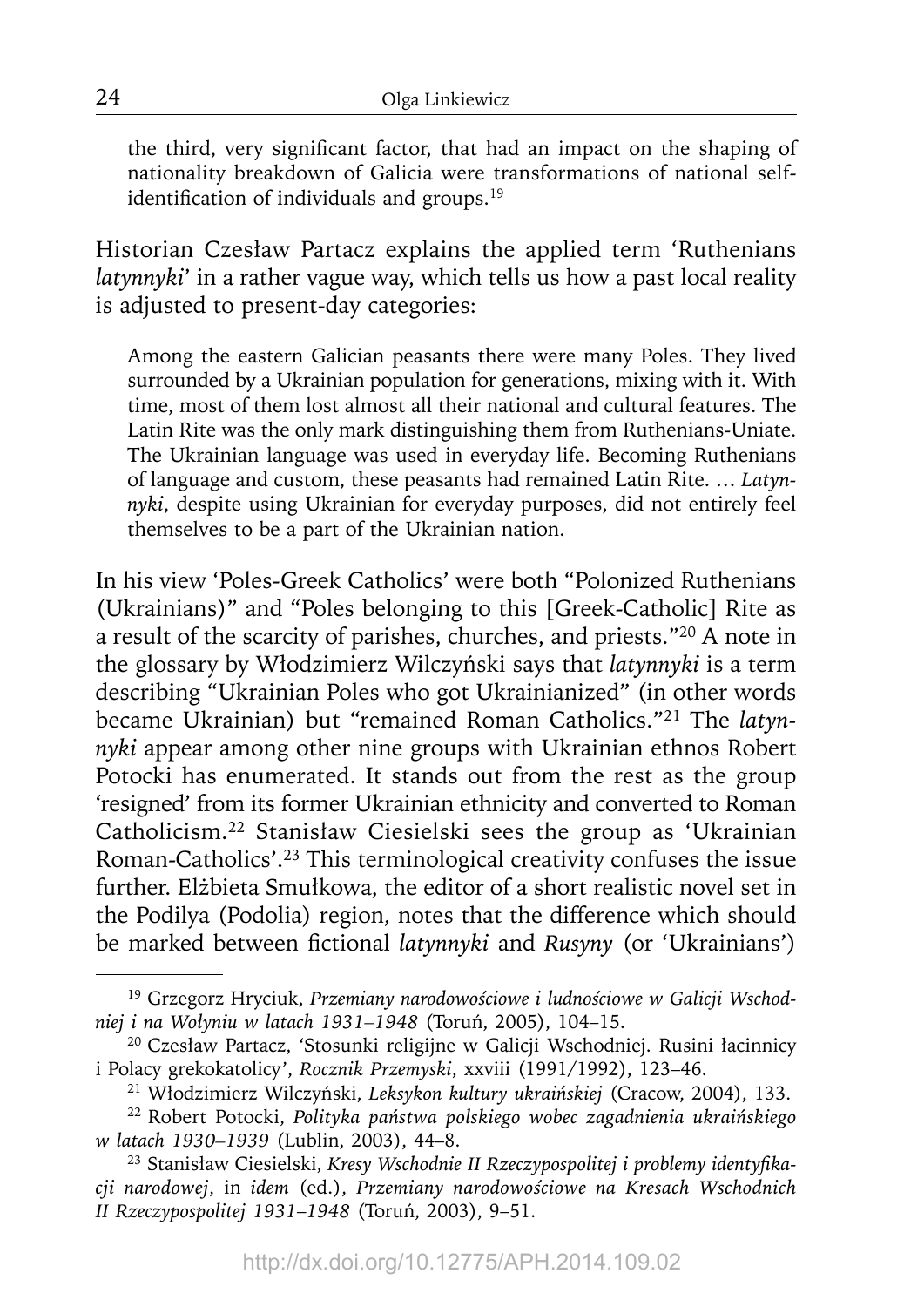remains in contradiction with the interpretation presented by the prominent historian Ryszard Torzecki:

According to Torzecki … *latynnyki* are Ukrainian-Catholics. … Here [in the novel], at least some of the *latynnyki* are Poles.24

In all these examples scholars assumed that they must assign discussed groups to one or another nationality. Certain ambiguity in some hypotheses has two reasons: not surprisingly, authors were unsure about what social reality is to be found behind these terms. Secondly, some historians, including Torzecki<sup>25</sup> and those who followed him, got engaged in the process of negotiating the past with the Ukrainian historiography and therefore, at least slightly, adjusted their arguments in order to reach a consensus with the Ukrainian colleagues. Participants in interwar debates presented a fundamentally opposite stance in this respect. It seems however that their statements are a source of the repeated patterns that occurred in post-war literature. The Ministry of Internal Affairs representative reported in 1931 about *latynnyki* in the way the majority of the spokespersons at this time would:

Nationalistic Ukrainian press has raised the *latynnki* affair in the dailies, claiming they are native Ukrainians and demanding sermons in Ukrainian. The work of Polish social institutions in the villages where *latynnki* live – who are, since time immemorial, Roman Catholics and forming a considerable percentage of the communities – greatly concerns Ukrainian nationalistic circles which fight 'Latin' as a contributor to 'the division of national unity'*.* Therefore, the above-mentioned press exhorted the Greek-Catholic clergy to take active action against Latin vicars.<sup>26</sup>

An indispensable part of this 'fight over souls' was to state clear divisions between people, according to their alleged descent and 'natural' bonds which united all potential members of the Polish or Ukrainian nation. Leon Wasilewski (1929) considered *latynnyki* in their majority as 'consciously regarding themselves as Polish' despite

<sup>24</sup> Maria Schoferowa, *Grzędowie. Opowieść z Zimnego Podola; Exodus. Sztuka sceniczna*, ed. Elżbieta Smułkowa (Warsaw, 1998), 11.

<sup>25</sup> Ryszard Torzecki, *Kwestia ukraińska w Polsce w latach 1923–1929* (Cracow, 1989).

<sup>26</sup> Ministerstwo Spraw Wewnętrznych, *Sprawozdanie z życia mniejszości narodowych za III kwartał 1931 r*. (Warsaw, 1931), 109.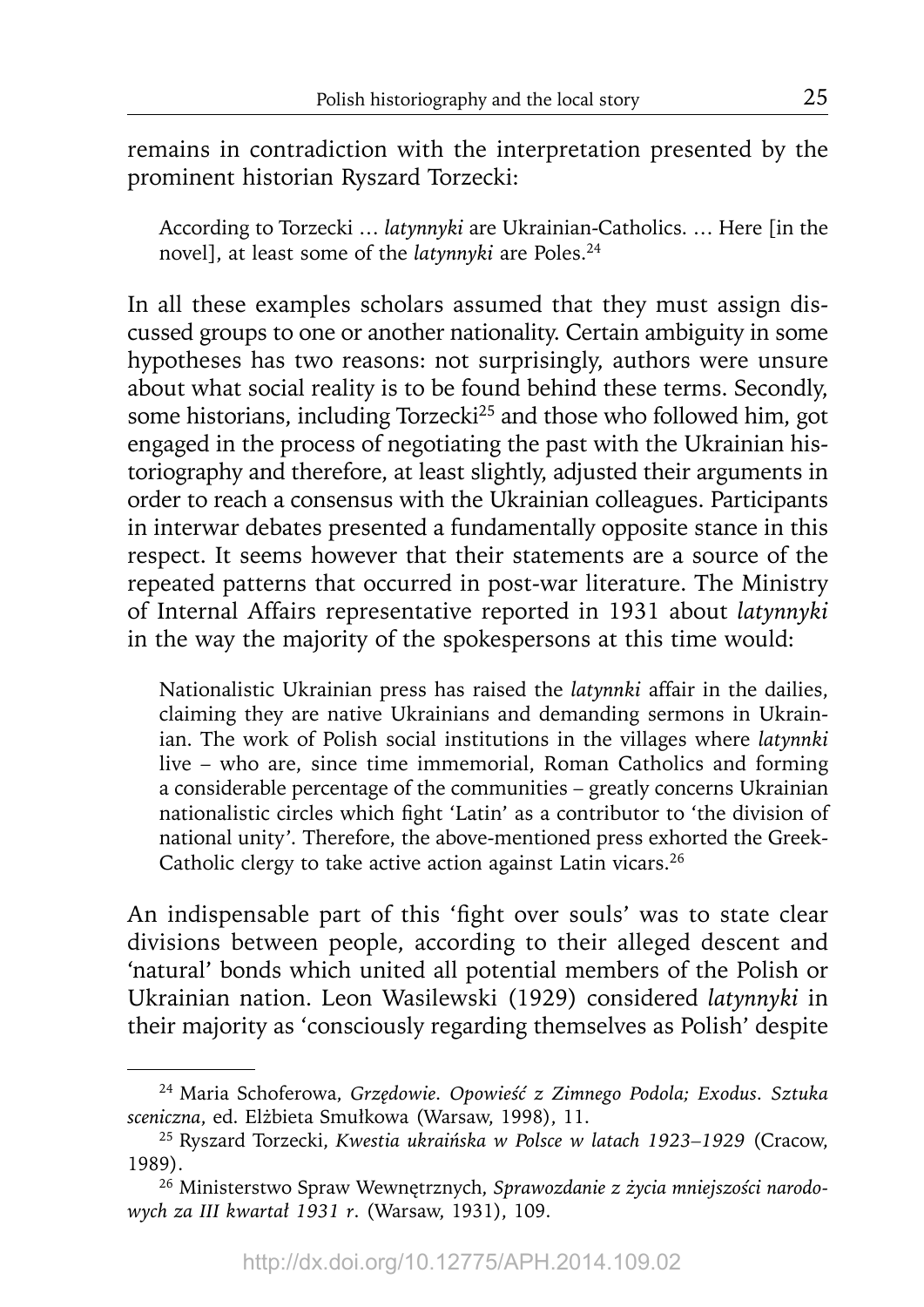speaking Ukrainian in everyday life. He failed to clarify, though, what this Polish consciousness conveyed.<sup>27</sup> Experts like Wasilewski and the activists that argued so fiercely for their variant of nation were aware that the identity of people in the borderlands has an especially fluid and transitional character. They also knew that the 'borderland situation' influenced the relatively slow pace of national acquisition among peasants. The latter process took various directions which depended on individual and collective choices. The interwar ethnographic studies show that a certain percentage of the Roman-Catholic villages underwent processes of assimilation to the Ukrainian national culture. Their inhabitants joined Ukrainian cooperatives and were attending the 'Prosvita' reading rooms.<sup>28</sup> Such public activities among peasants sometimes indicated commitment to the nationality issues. In other cases no devotion to the cause or reflection on the national sense of belonging were involved: the simple necessity to be fashionable and accepted by fellow villagers made peasants take part in nationally-related practices, if only access to them was available.

The second term mentioned above – 'Poles Greek-Catholics' – covers not exactly a diverse group without any fixed identity, as it were in the former case, but rather various phenomena under one name. Usually, historians refer firstly to a particular example: a small group that published periodicals *Greko-Katolik* ('Greek-Catholic', in Cracow) and *Polak Greko-Katolik* ('Pole-Greek-Catholic', in Lvov), and, we might suspect, consciously chosen to declare as Poles of Greek Catholic denomination. Then there are other individuals of Greek-Catholic denomination who identified themselves with the Polish national culture and usually represented the intelligentsia or peasants aspiring to this group. They might then have taken the next step of assimilation: a conversion to Roman Catholicism. These cases did not change the overall picture which shows that in the east part of Galicia the assimilation movement towards Polishness was a trend of a minor importance. Even in voices of the proponents of the 'as much Polish nation as possible' attitude we detect a slight hesitation as to the particularities of being a Pole of Greek-Catholic denomination

<sup>27</sup> Leon Wasilewski, *Sprawy narodowościowe w teorii i w życiu* (Warsaw and Cracow, 1929), 95.

<sup>&</sup>lt;sup>28</sup> See, e.g., Józef Gajek, Zarys etnograficzny zachodniej części Podola (Annales Universitatis Mariae Curie-Skłodowska, Sectio F, II, 1, Lublin, 1947), 1–190.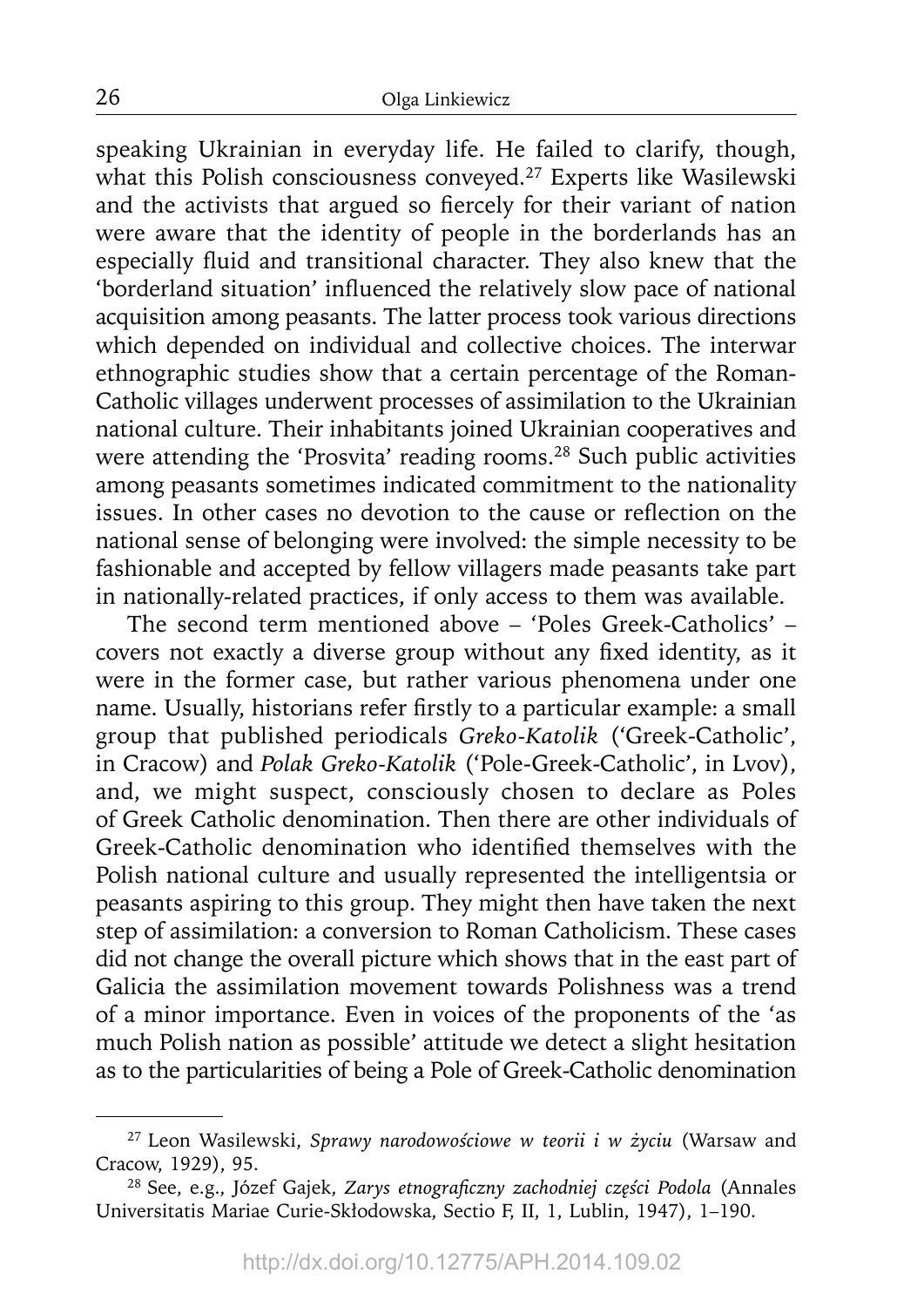or alternatively 'of the Polish mother-tongue'. Alfons Krysiński, a governmental expert on statistics who advocated the Polish national interest, wrote in 1938:

Maybe, many from the census [of 1931] 'Poles Greek-Catholics' group have so far only a potential bond with the Polishness, with no signs of national activity. Nevertheless, are they Ukrainians ... these Ruthenians that firmly disclaim any connection with Ukraine?29

Some authors apply the 'Poles-Greek Catholics' term to the common cases of children coming from Roman-Catholic families or so-called mixed marriages who attended Greek-Catholic churches and often were christened there. In these cases the two phenomena, *latynnyki* and 'Poles-Greek Catholics' conflate into one.<sup>30</sup>

Likewise, a phenomenon of the 'Orthodox Poles' flourished as a concept in the interwar times and appeared later in subsequent debates. In 1930, Olgierd Czarnowski, another supporter of the Polish national interest, in a typically paternalistic and superior manner argued that

the bonds with the Orthodox religion are more and more loose, particularly in the villages where the people are Polish by origin and culture, and left Catholicism only out of fear of persecution or to get benefit.

According to Czarnowski, the same peasants who "frequently do not distinguish religion from nationality" are Polish "of flesh and blood."<sup>31</sup> Clearly, the intelligentsia believed that the masses of this composite society were easy to be shaped in a desirable direction. This story contains a second important component: the conviction that peasants did not distinguish between religion and nationality, which also appears as a claim that they identified these two (for example, in peasants' imagination a Roman Catholic would equal a Pole). Such a conviction has formed the basis for the stereotypical view of categories which belonged to the internal communication

<sup>29</sup> Alfons Krysiński, *Ludność ukraińska (ruska) w Polsce w świetle spisu 1931 r.* (Warsaw, 1938).

<sup>30</sup> See, e.g., Hryciuk, *Przemiany narodowościowe*; Partacz, 'Stosunki religijne'; Łucja Kapralska, *Pluralizm kulturowy i etniczny a odrębność regionalna Kresów południowo-wschodnich w latach 1918–1939* (Cracow, 2000), 150. Kapralska points, however, that some inhabitants cannot be clearly divided into particular groups. 31 Olgierd Czarnowski, *Polacy prawosławni na Rusi* (Brest, 1927).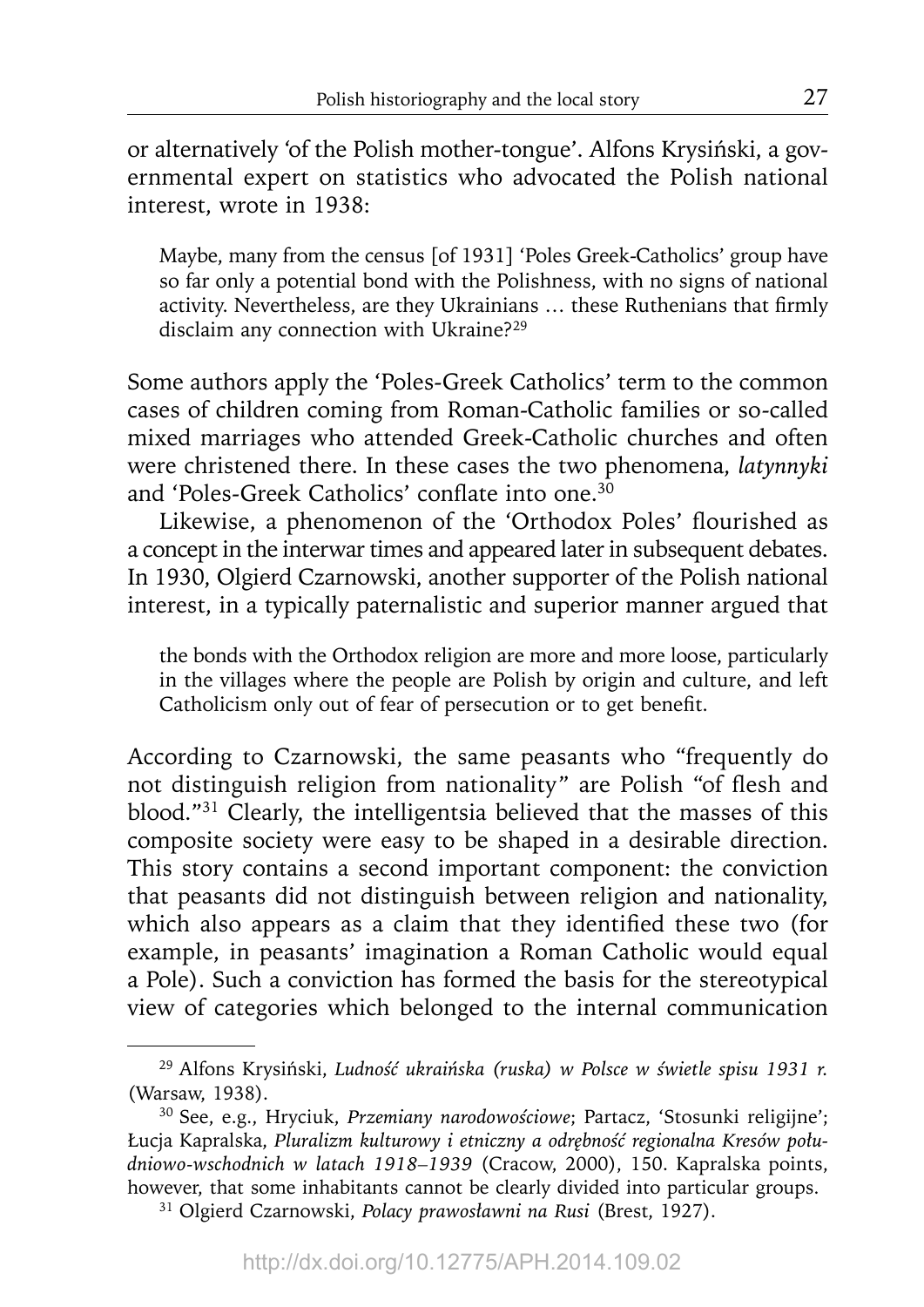of a village. In fact, these categories carried a broader meaning and expressed the symbolic universe shared by peasants. Researchers, however, interpret them along the censuses' lines. Thus for instance a 'Pole', *Russki*, and 'Orthodox' are understood as a declaration of national identity or religion. Interpretations go back to the views officially presented by the interwar intelligentsia and apply them in two ways: directly (*latynnyki* were Poles) or in a reversed pattern (*latynnyki* were Ukrainian Roman-Catholics). All discussed investigations, which might wish to stay politically neutral, overcome the national paradigm or rather remain within its frames, are preoccupied with assigning national categories and numbers to groups of peasants but rarely look for social reality beyond. There is the underlying cause for this mode of interpretation, namely a widely-held belief that ethnic identity is a natural feature, inherited and determined by blood.

#### III

## INTERNAL EXPERIENCE OF A LOCAL PEASANT COMMUNITY

In general, a peasant community consisted of people who were taught and socialized by their environment – primarily family – and those who received basic school education, often becoming functionally illiterate again soon after. This situation changed gradually in interwar times when the young generation attended public schools *en masse*  and more frequently joined sports and paramilitary associations. Such activities together with political life, which imposed a new code of conduct in the communal domain, brought tensions and stirred up public opinion in villages. They also stimulated new attitudes and broadened the worldviews of peasants who adapted and recast what they found attractive or needed.

Notwithstanding numerous novelties at the time, the specific values of peasant culture – different from those typical of the nobility or the intelligentsia – were recognized as fundamental by a local community. Moreover, social practices and strategies in everyday life were shaped by and contrived according to logic and rationality which corresponded with vernacular cosmology.32 From the intelligentsia's point of view, this mode of reasoning and the following code of conduct

<sup>32</sup> Cp. John Campbell, *Honour, Family and Patronage: A Study of Institutions and Moral Values in a Greek Mountain Community* (Oxford, 1964).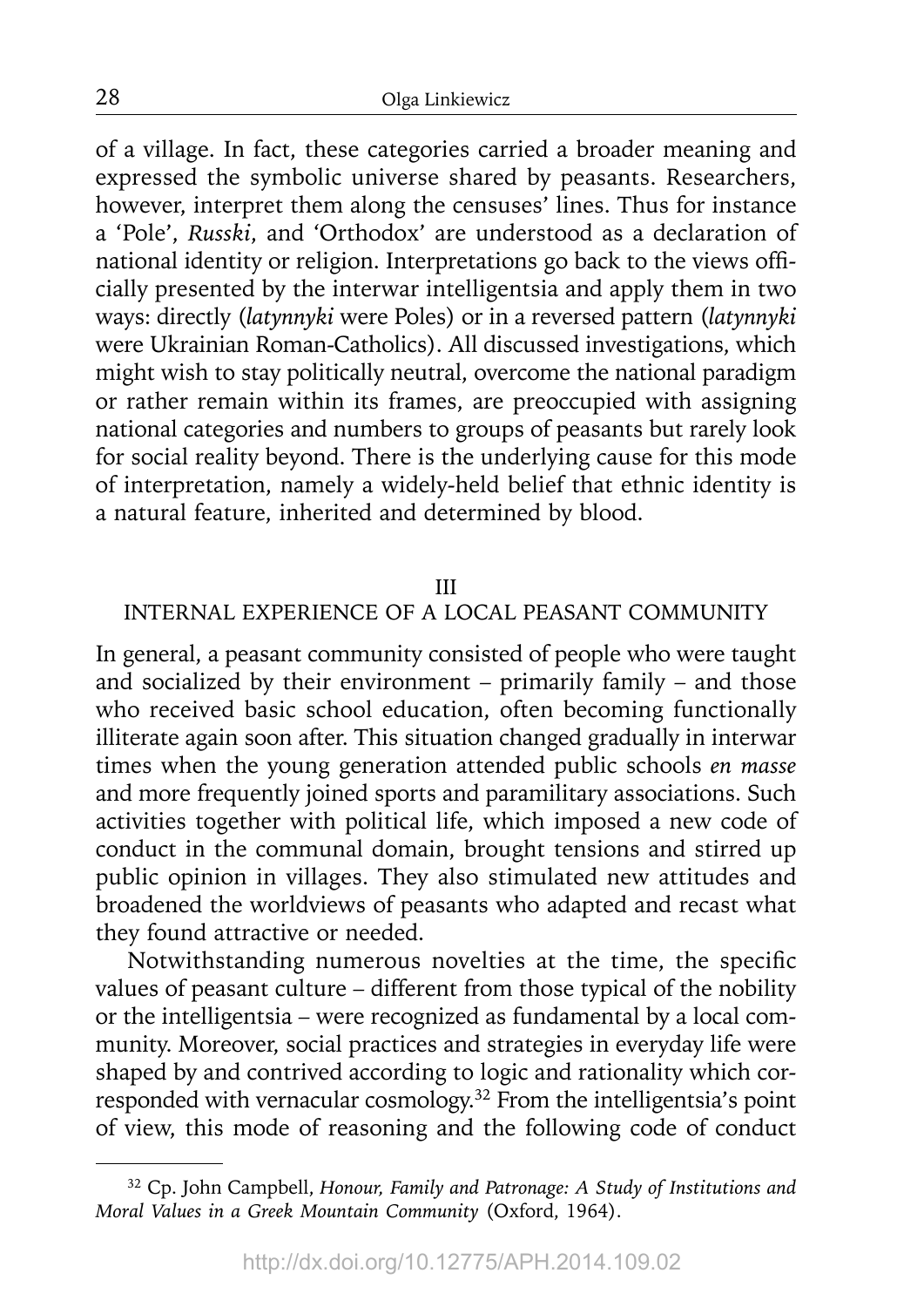were both illogical and irrational. We can see the then relationships between ordinary peasants and the intelligentsia – especially the Polish state representatives – as a situation of a constant conflict or, perhaps more adequately, as redressing a societal balance after WWI and the emergence of a new administrative power which, to a large degree, had an impact on various spheres of local life. In all of them, conflicting views or attitudes had their roots in different or differently assessed values, that is beliefs and principles – starting from judging what is useful and important and what is not, to generally accepted morality. The encounter between ideals and standards characteristic of particular groups has been portrayed in correspondence, reports, and documentation of governmental institutions which received a heavy amount of grief coming from peasants and 'lords' complaining and criticizing one another all through the interwar period.

There are a few decisive points which reveal the separateness and specificity of peasant culture in the eastern borderlands at this time, in other words, outline its localness I mentioned at the beginning of the paper. Features which made the culture distinct have been perceived by many scholars, primarily sociologists and ethnographers, as a consequence of relatively limited variety of contacts. It would be difficult to claim that for instance distant hamlets in the marshland of the Polesia region were not isolated at all and enjoyed the same amount of social exchange as similar villages somewhere in central Poland. However, boundaries established in order to state and acknowledge a comprehensive worldview were evoked by other people, namely a difference,<sup>33</sup> thus interactions and mobility.<sup>34</sup>

The people of the 'Mazurian'35 village use Polish words to signify culturally advanced items and *Russki* to describe things of everyday use (such as garden tools or plants).36

The example coming from Polesia shows a practice common in many regions of Poland where peasantry lived next to petty nobility,

<sup>33</sup> See Obrębski, *Polesie*.

<sup>34</sup> Fredrik Barth, *Ethnic Groups and Boundaries. The Social Organization of Culture Difference* (Oslo, 1969).

<sup>35</sup> Adj. from *Mazur*: a name for people coming from the historical Mazovia region. The name *Mazur* comes from a specific pronunciation typical of this region.

<sup>36</sup> See J. Tarnacki, in Paprocki (ed.), *I Zjazd Naukowy*, 44.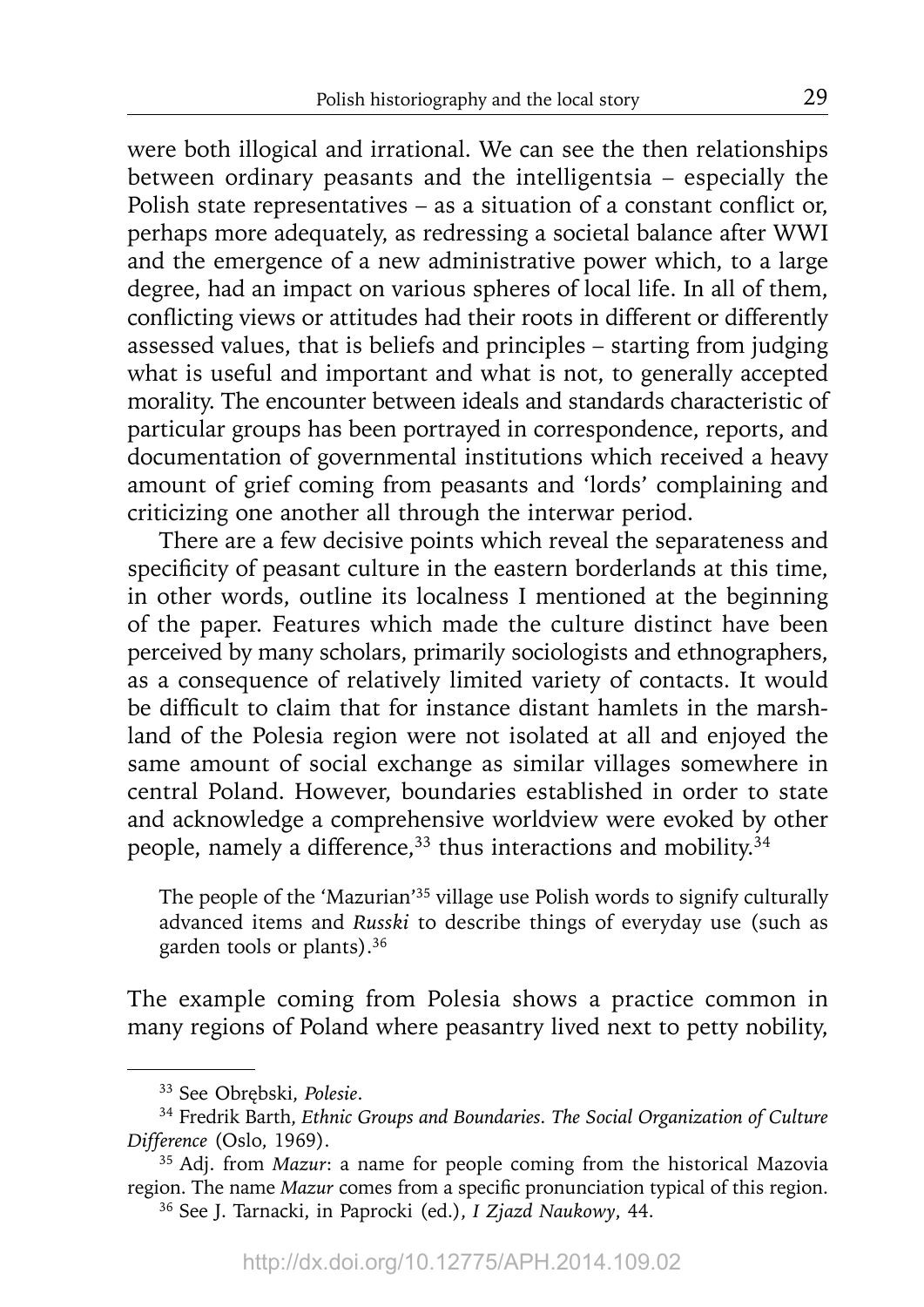sometimes in separate villages, in other cases together albeit always in some respects apart from each other. In the eastern borderlands the autonomy of petty nobility might have been marked by a label 'Polish' understood, however, as a cultural rather than an ethnic distinction, and indicating a higher social status. 'Mazur' as any other cultural category was not rigid and hence exchangeable. In many instances it represented people who, an external observer would have noticed, were alike to their peasant neighbours: they led a very similar style of life, spoke the same language, and also reacted indifferently to endeavours of the Polish state.<sup>37</sup> In other cases, it was used to point the recent settlers who came into the eastern territories in the 1920s and 1930s. Even if of the same social background, these people were different in terms of customs and dialect they spoke. Moreover, some of them were seeking for the support of governmental authorities.

The excerpt from discussion on Polesia tells us yet another thing: social divisions also manifested themselves through the manner in which language was used. Certain things (e.g. a fork, a supper, or a barn) were associated with people of noble origin. Villagers used Polish terms to name them, ascribing these items to 'grand civilization'. Language was also valued by itself. The one used by *Mazury* (pl. of 'Mazur') was considered to be 'socially superior', held in high esteem and treated as 'better speech'.38 The commonly spoken dialects as contrary: they were called 'simple speech', 'peasant', 'uncultured' (*niekulturny*), and *Russki*. The special, prestigious position of Polish was partly connected with the sacral and ritual functions it played – in prayers, spells, and recited poems. The language was ambivalent for peasants nevertheless, in the same way as everything behind the idiom of Polish. Admiration for Polish in one situation would be replaced by disdain in the other. Attitudes varied regionally too – while inhabitants of the northern part of the borderlands (present-day Lithuania and Belarus) were mostly praising Polish, the southern regions (currently Western Ukraine) had much more mixed feelings towards the language. The vernaculars used by the majority and in everyday situations were several variants of Ukrainian and Belarusian dialects, interweaving the local Polish and forming a typical

<sup>37</sup> Cp. Kapralska, *Pluralizm kulturowy*, 147.

<sup>38</sup> Henryk Friedrich, 'Obserwacje nad mową wsi mazurskiej na Polesiu', in Paprocki (ed.), *I Zjazd Naukowy*, 45*.*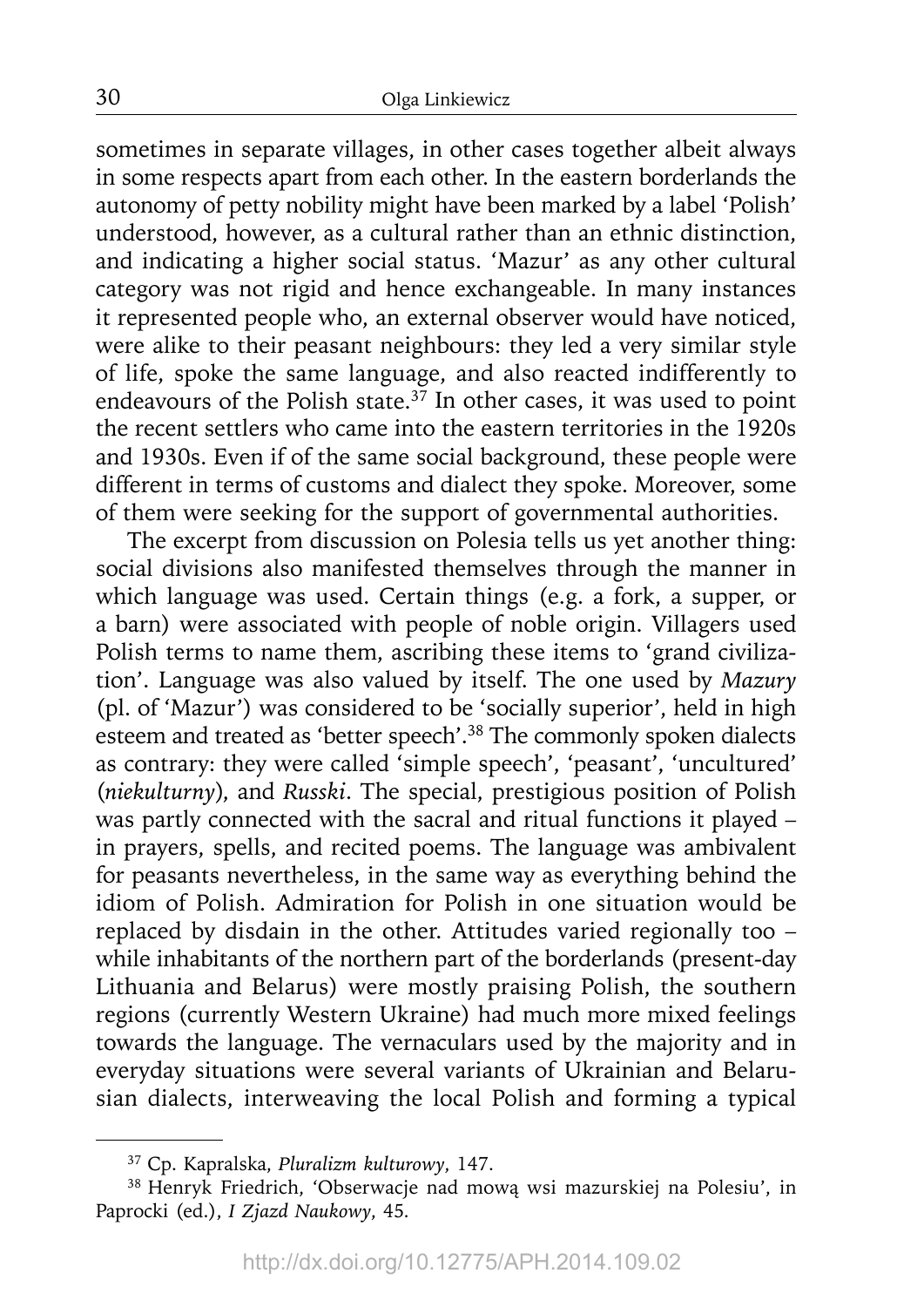borderland phenomenon of diglossia – employment of two or more languages for particular purposes. It is noteworthy that during the interwar years the social and symbolic role of Polish was changing. There were two main factors that triggered this transformation: the previously-mentioned growing impact of public schooling and the spread of mass culture. The language previously associated with the 'lords' and marked by ambivalence could have promised some sort of social advancement. Furthermore, it guaranteed gaining access to popular culture. On the other hand, Ukrainian for instance (in this case the process is very well articulated) started climbing up the hierarchy, in connection with the efforts of the Ukrainian intelligentsia and the young generation of politically and socially active peasants who strove for the independence of their national culture.

If we turn to the southern French village of Béarn, we can see some similar features typical of peasant culture, the culture that so sharply and directly indicated strangeness. "The most appreciated jokes have for theme the clumsiness and the ridiculousness of the peasant." Bourdieu, drawing on his fieldwork data, emphasizes the ambivalence of villagers which were orientated towards the selves and 'others' – town dwellers and civil servants. His study illuminates how such mixed attitudes might refer to various, other than language, ethnic, or national categories. These attitudes are not individual assessments of what sounds or looks nice and what does not but they are socially embedded and integrated into a system of 'categories of judgment.'39

Belarusian [language], Belarusian names, are not used here at all, they are replaced with the word 'simple', 'simple man', or just 'man' as opposed to 'Jew', or priest, or member of the intelligentsia.40

Nearly identical terms depicted a language (for instance 'simple') and the self ('simple man'). What it means is that certain idioms such as 'simple', *Russki*, or 'Polish' embraced the overall identity, that is the selfhood in its relationship to collective identity of a community.

<sup>39</sup> See Loïc Wacquant, 'Following Pierre Bourdieu into the Field', *Ethnography*, v, 4 (2004), 394.

<sup>&</sup>lt;sup>40</sup> Wincenty Krzysztofik, Jasieniówka, wieś powiatu sokólskiego. Monografia ze *szczególnym uwzględnieniem zmian wywołanych komasacją gruntów* (Poznań, 1934), 194.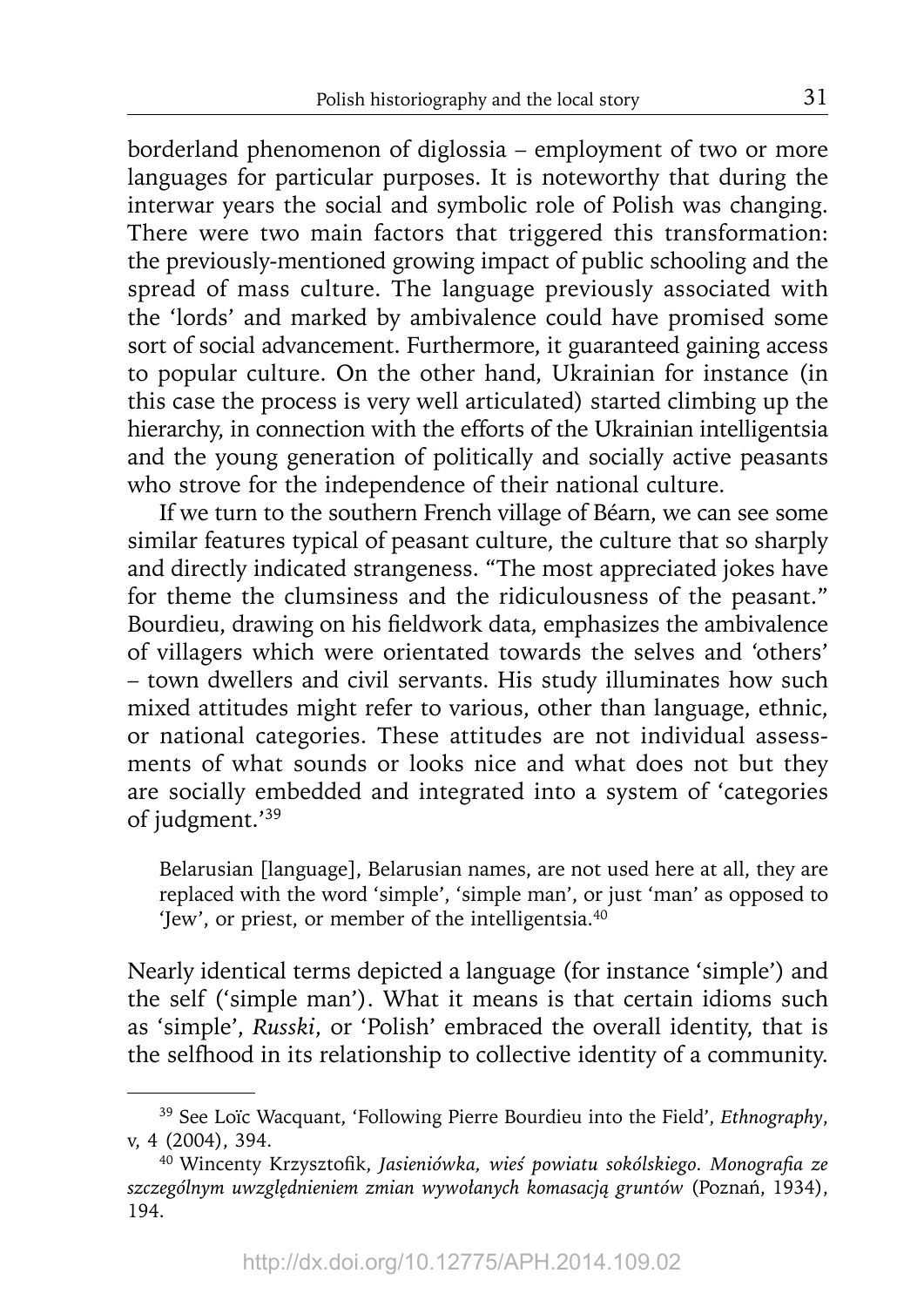Similarly, this is visible in the phrase 'Christened to Polish'.<sup>41</sup> It is important to state it again: it does not mean that peasants identified language with nationality, language with religion or either way. Yet the social, ethnic, language, and religion components were subordinated to 'localness', having their meaning and relevance only in the relationship to a community, to its local knowledge and cosmology. The antithesis, drawn in the example above, is the crux of the peasant worldview in which a 'man' opposes 'not-a-man'.42 Thus, not only national, but ethnic categories too cannot entirely define identity practices and related social interactions.

Who is 'not-a-man' then and in what sense? Certain features or rather attributes were involved in the interaction with the exotic 'others'. 'Not-a-man' does not know how to speak properly, does not know the right words – his/her speech is not understandable.

They [Lemkos] didn't know how to speak Ukrainian, just like that: *lempak*, *lempak* [laughs]. That language they spoke was neither Czech nor Ukrainian; they call potatoes *bandurka* [laughs].<sup>43</sup>

The otherness meets despising and triggers 'compensatory laughter'. This laughter, points out Benedyktowicz, "covers up the fear and anxiety towards concern and danger arising from obscurity, 'abnormality' of the Other." The story that revolves around strangeness of Lemkos – highlanders from the Carpathian mountains who were resettled east in the 1940s – recognizes their incapability of proper speech (since 'others' are 'mute'). Soon later we learn that oddity and curiosity of Lemkos which caused suspense had to be treated with derision and jeering in order to counterbalance the experience of the ridicule and compensate for the threat it brought about. "[Lemkos] were handicapped; we liked laughing at them a bit. So… so retarded, such not [suitable] for this, not for that… ." Such people, according to the speaker, needed to be 'civilized', 'taught culture' by 'our people'.<sup>44</sup>

Although it has not been formulated, these exercises in civilization must have caused shame on the other side of the encounter.

<sup>41</sup> Interview: a woman, b. 1924, village Wojutycze, county of Sambor.

<sup>42</sup> Zbigniew Benedyktowicz, *Portrety 'obcego'. Od stereotypu do symbolu* (Anthropos, Cracow, 2000).

<sup>43</sup> Interview: a woman, b. 1924, village Wojutycze.

<sup>44</sup>*Ibidem.*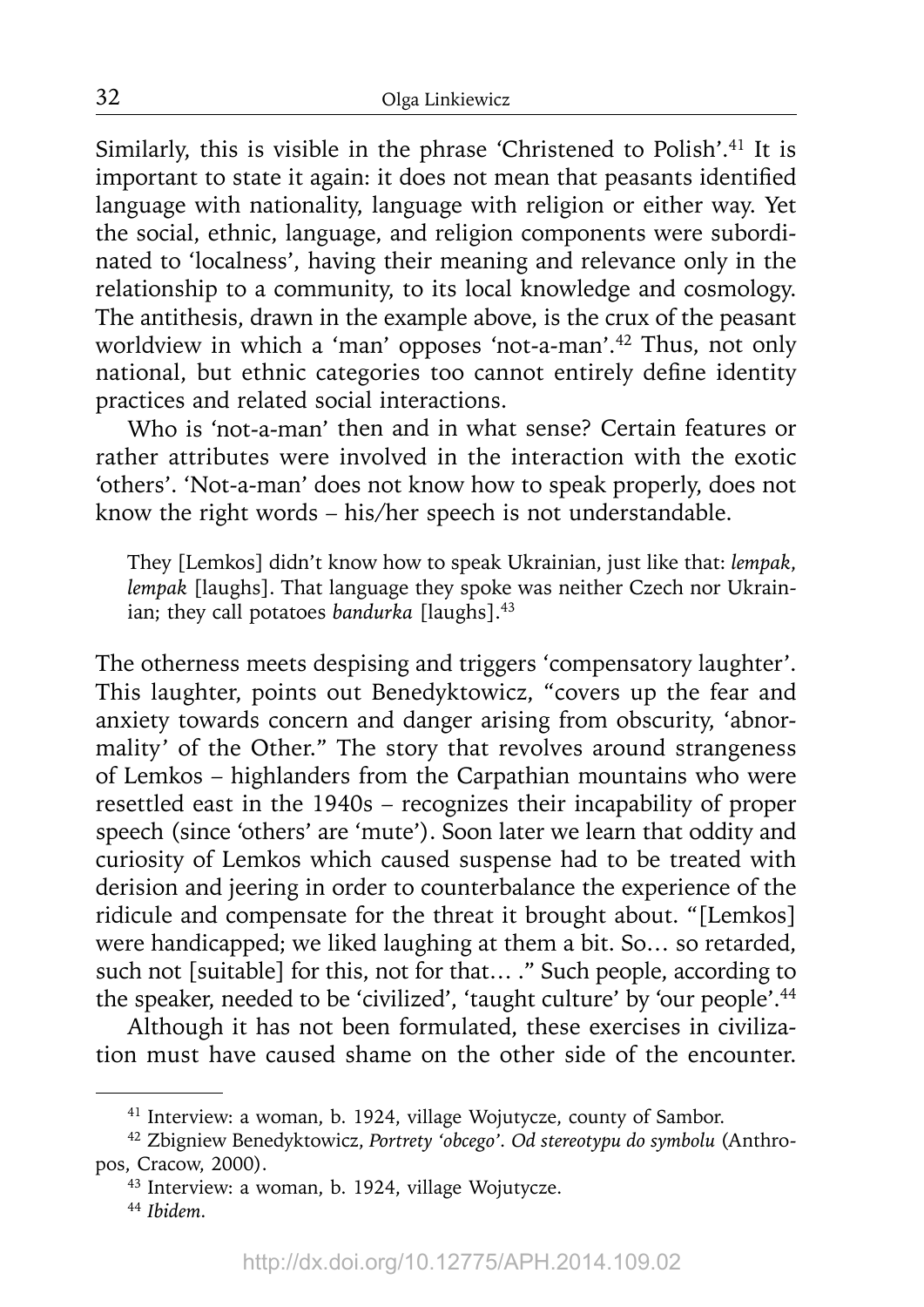The next attribute typically connected with otherness is a peculiar outfit. "Boykos [the East Carpathian highlanders] speak badly and dress badly", they wore *sirak* (a homespun coat), white trousers, and a shirt outside, according to the 'Mazurian' custom.45 The traditional, unfashionable style provoked sneers and laughter. We can easily imagine that on another occasion some fellows could be nicknamed 'Boykos'. "This attire Poles call *Russki* and Ruthenians *Hutsulski*", the ethnographer Józef Gajek observed in the late 1930s during his field trip to the villages of Podilya, located in the southern part of the eastern borderlands. In this exchange of names we should notice that – although Gajek talked about places penetrated by the national activists – villagers persistently followed their social hierarchies.

There are numerous other examples which demonstrate why ethnic categories fail when applied to the eastern borderlands convention of social life. It was considered offensive to call someone 'Hutsul' or, interchangeably, 'shepherd'. Being a 'shepherd' was acknowledged a deeply degrading experience, yet another reason to be mocked. Perhaps the most humiliating insult – 'goatherd' – referred to someone who, instead of buying a cow, contented oneself with the 'Jewish purchase'.46 In popular culture a goat was commonly associated with Jews.47 In the local world everybody needed someone or something else to refer to – look down on, and, the same time, admire.

The situation of facing the strangeness of others was in fact a very familiar experience. Labelling and sorting items of everyday use and the surrounding environment into what is 'Polish', sometimes replaced by 'Mazurian', 'noble' or 'lordly' and into what is *Russki* or 'peasant-like' secured a safe sphere of social contacts and made it workable. Some differences in associations and meanings depended not only on the speaker (interconnected to his/her community) but also on the type of interaction. A saying 'The one who drinks from the *Russki* pot will get canker sores', gave a warning to the Galician petty nobility urging to keep its distance from the peasant neighbours – also known as 'swarms'.48 From the outer perspective such practices of

<sup>45</sup> Wrocław, Archiwum Polskiego Towarzystwa Ludoznawczego (hereinafter: APTL), Olga Gajkowa, 433.

<sup>46</sup> APTL, Józef Gajek, 478.

<sup>47</sup> Alina Cała, *Wizerunek Żyda w polskiej kulturze ludowej* (Warsaw, 1992).

<sup>48</sup> Adam Fischer, *Zarys etnografi i Polski Południowo-Wschodniej* (Lvov, 1939**).**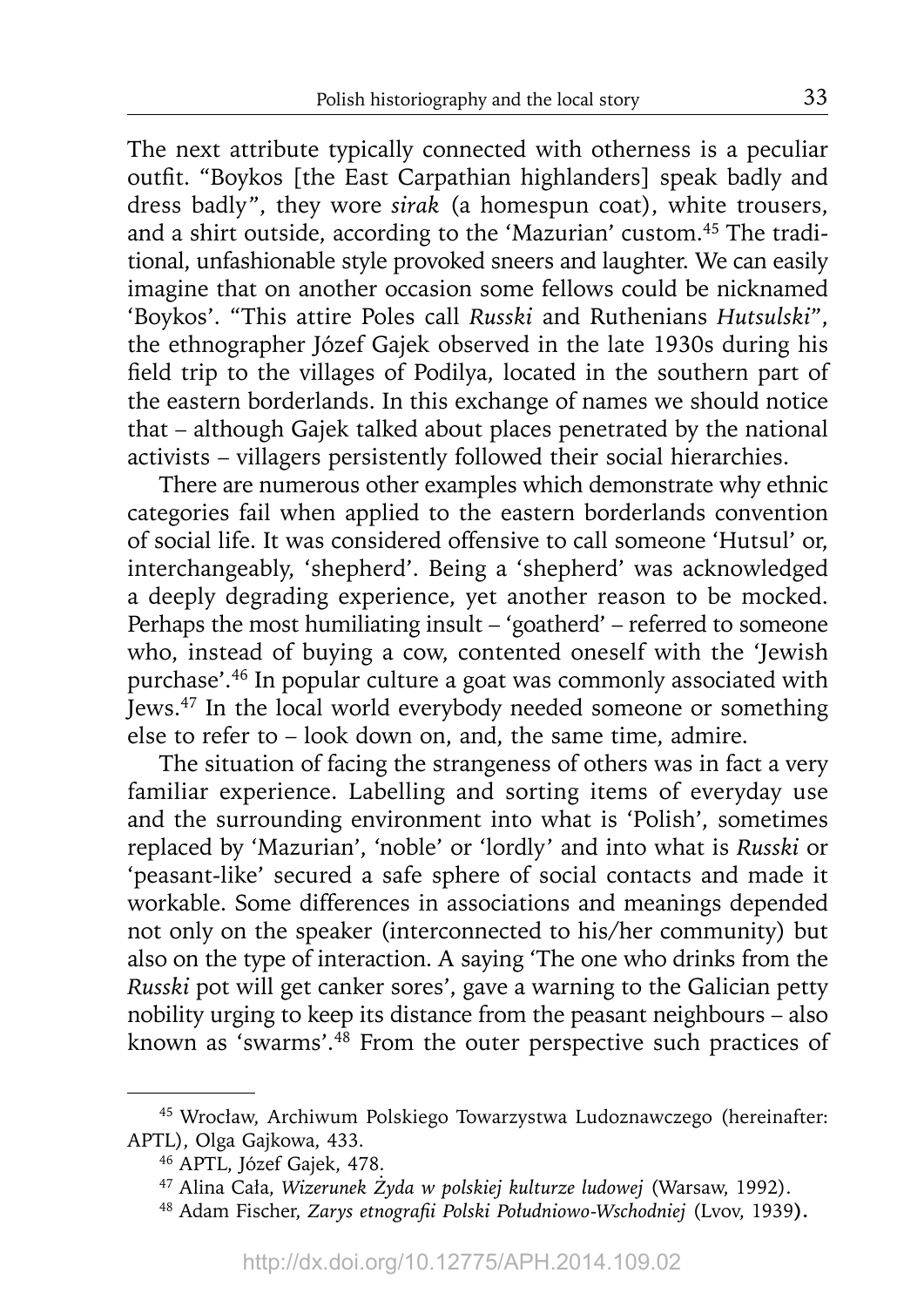gaining advantage and demonstrating superiority might seem ostensibly inconsistent, sometimes even incomprehensible, such as in the following example:

Oh, no! God forbid! Until now, when I came here [to Silesia after resettlement], they [the present-day neighbours who came from mixed communities] say, that Ukrainian man takes Polish girl, and the Ukrainian gets married to the Pole… in our village, even in the church [*tserkva*, that is the Greek-Catholic church], here were standing Poles, nobility – as they were called – and there Ukrainians  $\ldots$  there was a division in the church.  $49$ 

This forceful utterance was given by a person who undoubtedly cherished his 'noble' status, spoken, however, in a local vernacular with many Ukrainian words, and – to make it even more paradoxical – who used to go to the Greek-Catholic church but not to Polish schools. The haughty manner and the attitude of disdain derived from a belief in kinship and better roots of petty nobility as contrasted with peasant. Any inconsistency, we might detect in this or other descriptions, is out of the view of my actors. They struggled for maintaining essential equilibrium and divine order which – if disturbed or at stake, required efforts to bring the situation back to normal. Feelings of anxiety or fear towards otherness were ordinarily accompanied by fascination and desire, explicit in a reverse relationship peasants had to people of a better social standing. Figuratively speaking, such 'encounters' resemble contacts with anything borderline – lying between the sacred and the profane world.

#### IV

# **CONCLUSIONS**

The fluid character of the roles peasants ascribed to 'others' - fellow villagers, their Jewish neighbours, 'lords', and other 'unusual states' people could be temporarily in – is not a phenomenon that occurred in peasant culture exclusively. In the indeterminate 'borderland situation' these roles multiplied and some of them were more prone to be swapped. The imaginary corresponded very well to the real. The cultures interwove each other, borrowing and adopting practical

<sup>49</sup> Interview: a man, b. 1920, village Wysocko Wyżne, county of Turka.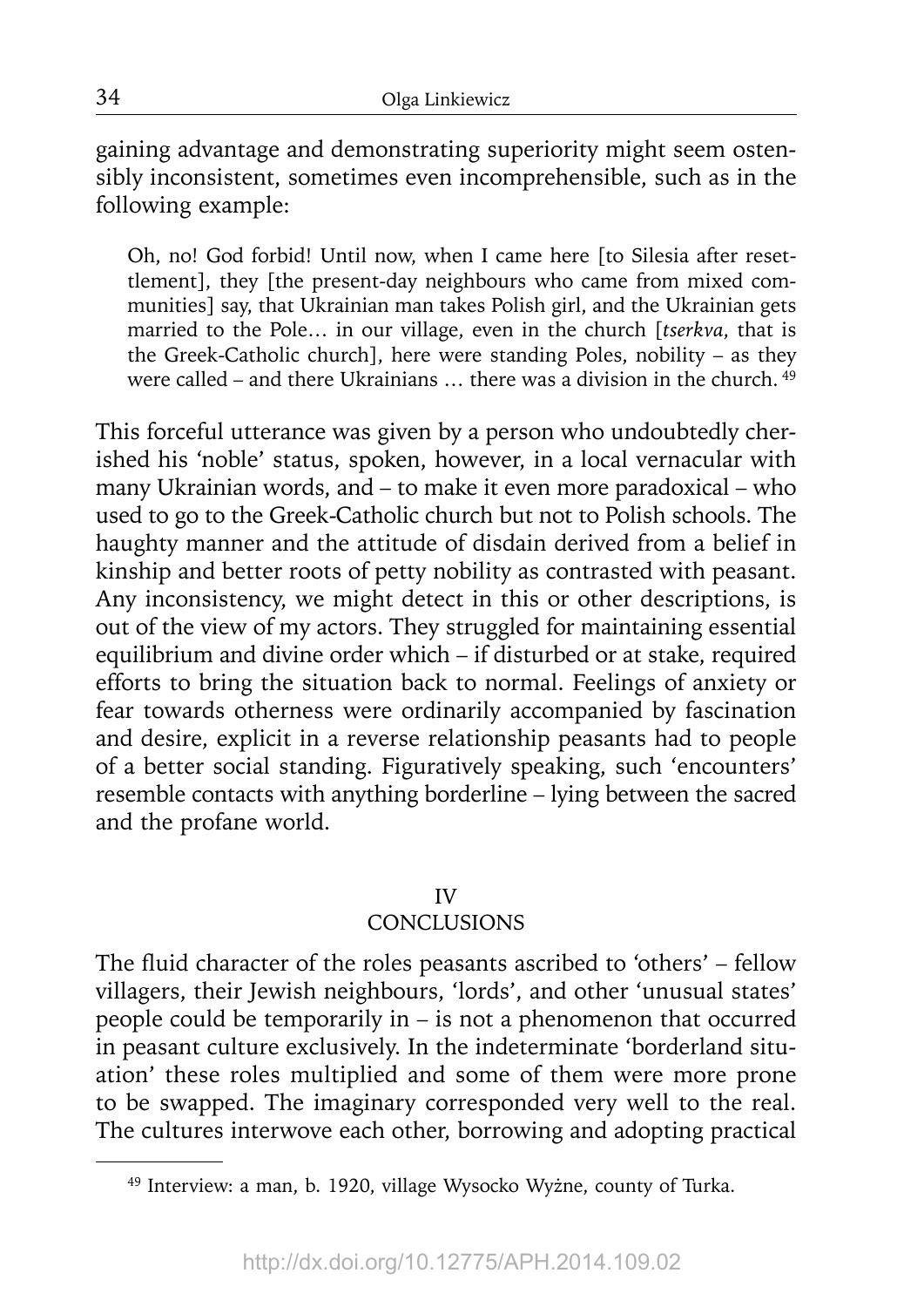or purely attractive elements such as clothes, language expressions, sayings, and songs. Interconnected communities conceived a special category which ordinary peasants employed to define themselves: 'we, the mixed people'.

The attitude towards otherness – between attraction and rejection – and the auto-stereotype, in particular the assessment of what one's own culture is worth – marked with approval or with strong reservations – ultimately interacted with the reception of national values. We could again juxtapose the northern part of the borderlands, namely its cultural richness on the one hand, the variety and weakness of the 'extra-local' influences on the other, with the Galician case in the south, where among the peasantry the Polish and Ukrainian national projects primarily competed. In the former case, although social hierarchies were particularly strong, the evaluation set by peasants on what belonged to the 'lords' world' demonstrated itself with less conflicting attitudes and was closer to admiration than rejection. Therefore, the rather reluctant or indifferent disposition towards what was peasant – 'simple' and 'uncultured' – marked by embarrassment and inferiority practically stayed unchanged till WWII and, still in the 1990s, could be observed in many Western Belarusian villages. In Eastern Galicia, where in general peasants took more pride in their status than elsewhere in the borderlands, certain elements of culture such as embroideries or other elements of folk art, disseminated and propagated by Ukrainian activists, began to acquire popularity and rural culture – being praised – gradually gained prestige. Especially in this area, the wide spectrum of images and their meanings was adapted and transformed into a new convention: frames of competing national discourses, consequently, were becoming a part of the 'ethnic conflict' that affected everyday life and disrupted the unity of communities. Irrespective of surrounding national competition, social experience was still shaped by the existing societal model. In everyday practice the seemingly fixed society drifted towards the higher, the better, and the desired positions. Contrary to what the intelligentsia said in reports on the 'backward' and 'obstinate' villagers, novelties coming from cities met with respect and admiration. It might have taken some time before things or fashions spread and were accepted by peasants. Nonetheless, in these areas – as elsewhere among the peasantry – the 'civilization' idiom more and more often